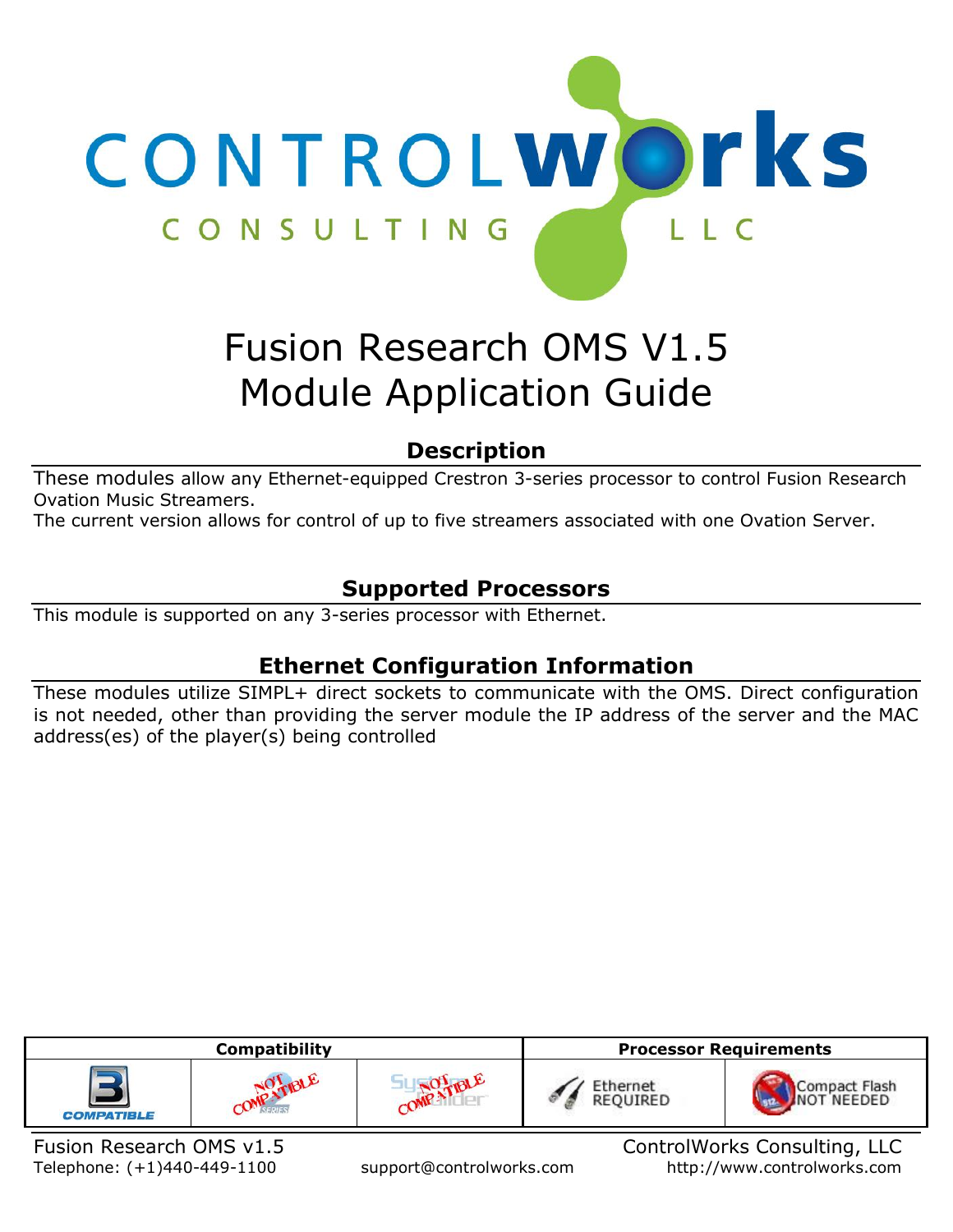This module was designed to run against any 3 series processor and was not tested against a 2 series control system. We have utilized the 3 series architecture to deliver the best user experience possible. There is substantial memory and processing overhead needed for the Ovation Music Server and string lengths may exceed 255 characters. Thus we have decided to only support 3 series control systems and limiting the total number of players to 5 to accommodate this. Running this in a 2 series control system or expanding the module to more than 5 players could result in unexpected operation. Each system is different, please take your situation and these recommendations into consideration when running these modules.

This module is built to use two modules to work together, the player module and server module. The server acts as the traffic cop directing traffic to each player module. Each player that is connected to the server has a unique MAC address. The MAC address is entered into a parameter on the server module and then traffic for that players mac address is routed out the corresponding serial outputs.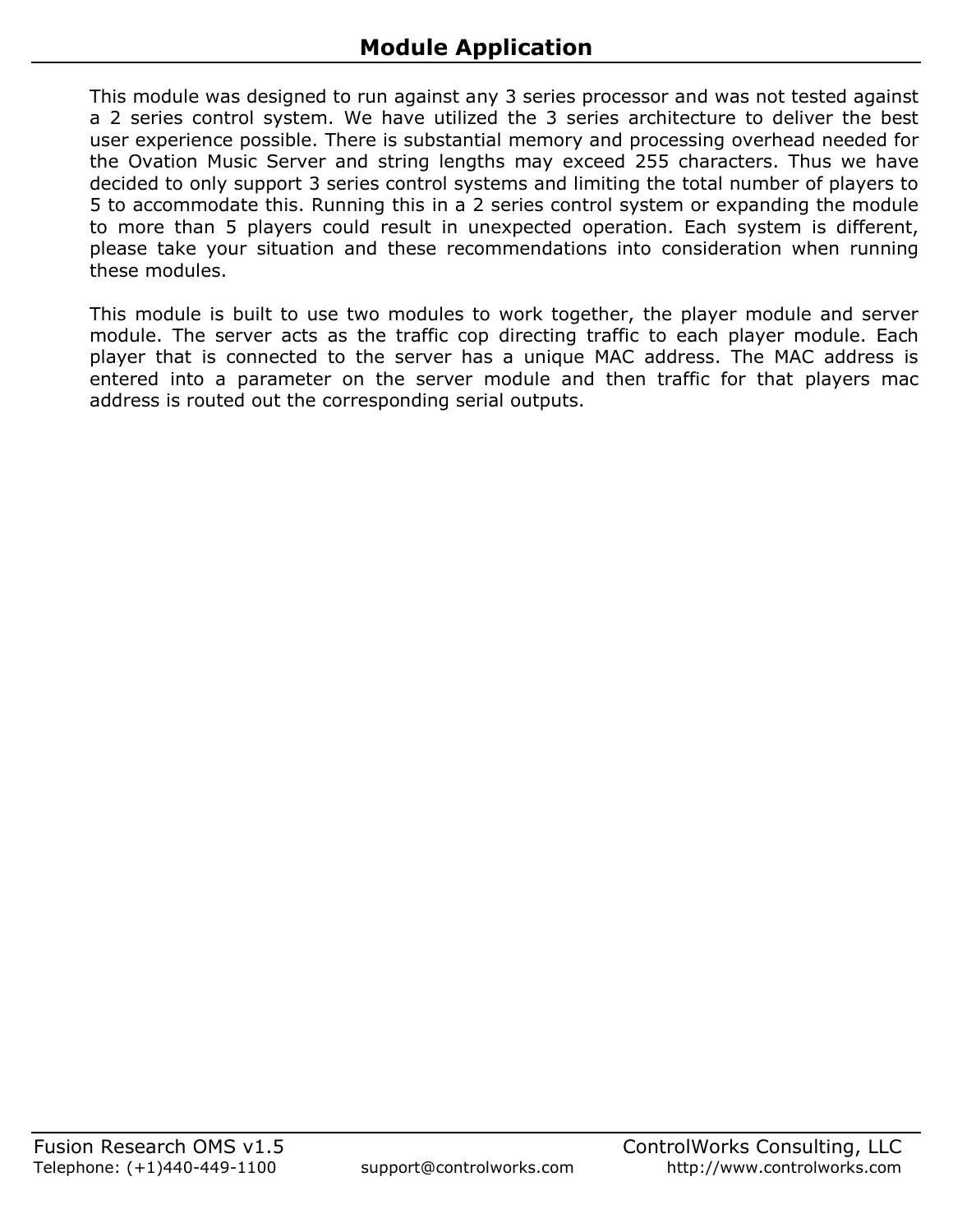### **MAC Addresses and Players**

For older OMS hardware the players are identified and controlled by MAC address. To locate these browse to the server configurator at <http://fusionmusic:4742/> and select Player(s). Once on the players page you can see the players and MAC addresses that are physically on that server. Remote players are accessed by browsing to remote players.



For newer PlayFi hardware download and install the Ovation Configuration Utility. Select Manage -> Players, then double click the players MAC address. Copy the MAC out of the player configuration and paste into the Server parameter.

|                                    | 涂 Player (Source) Management               |          |                                 |                        |                            |          |               | $\Sigma$                                          |
|------------------------------------|--------------------------------------------|----------|---------------------------------|------------------------|----------------------------|----------|---------------|---------------------------------------------------|
| Players                            |                                            |          |                                 |                        |                            |          |               |                                                   |
| Enabled                            | Name                                       | Kind     | Mac Address                     | Server                 | Playback Hardware (Device) |          | <b>Status</b> | Squeezelite Switc                                 |
| <b>Yes</b>                         | 1 Zone_1_(analo Physical 98:fe:95:00:07:7e |          |                                 | <b>Built-In Server</b> | analog1B                   |          | Running       | $-R - u$ vLX -a 32 $A$                            |
| <b>Yes</b><br>Yes                  | 2 Zone 2 (analo<br>3 Zone_3_(digital)      |          | SR Player Configuration         | $n = 1$                |                            | $\Sigma$ | tunning       | Running - R -u vLX -a 32                          |
| Yes<br>Yes<br>$\epsilon$           | 4 Zone_4_(playfi)<br>5 Zone_5_(playfi)     |          | V Enabled                       |                        |                            |          |               | unning -R -u vLE -a 16<br>tunning -R -u vLE -a 16 |
|                                    |                                            |          | Name                            |                        | <b>MAC Address</b>         |          |               |                                                   |
| Refresh<br>Add<br>Operation Result |                                            |          | 1 Zone_1_(analog_pink)          |                        | 98:fe:95:00:07:7e          |          | Start All     | Stop All                                          |
|                                    |                                            |          | Server                          |                        | Options (order matters)    |          |               |                                                   |
|                                    |                                            |          | Auto-discover                   |                        | Option                     |          |               |                                                   |
|                                    |                                            |          | <b>O</b> Built-In               |                        | $-R$                       |          |               |                                                   |
|                                    |                                            |          | C Other                         |                        | $-11$                      |          |               |                                                   |
|                                    |                                            |          |                                 |                        | vl X                       |          |               |                                                   |
|                                    |                                            |          |                                 |                        | $-a$                       |          |               |                                                   |
|                                    |                                            |          | Volume Control                  |                        | 32                         |          |               |                                                   |
| Close                              |                                            |          | Fixed at 100%                   | -r.<br>۰               | 48000                      |          |               | Apply                                             |
|                                    |                                            |          |                                 |                        |                            |          |               |                                                   |
|                                    |                                            |          | Playback Hardware (ALSA Device) |                        |                            |          |               |                                                   |
| Connected to: PFS at 10.2.3.105    |                                            | analog1B |                                 |                        | App Version: 16.7.8.0      |          |               |                                                   |

As an example, let's say you want to control the player named Zone1. The MAC address for that zone in the above image is 98:fe:94:00:04:e3. Enter the MAC address EXACTLY how it is in the web interface into the player\_1\_mac\_address parameter of the server module. This MAC address is now associated with player1 in the server module. The server module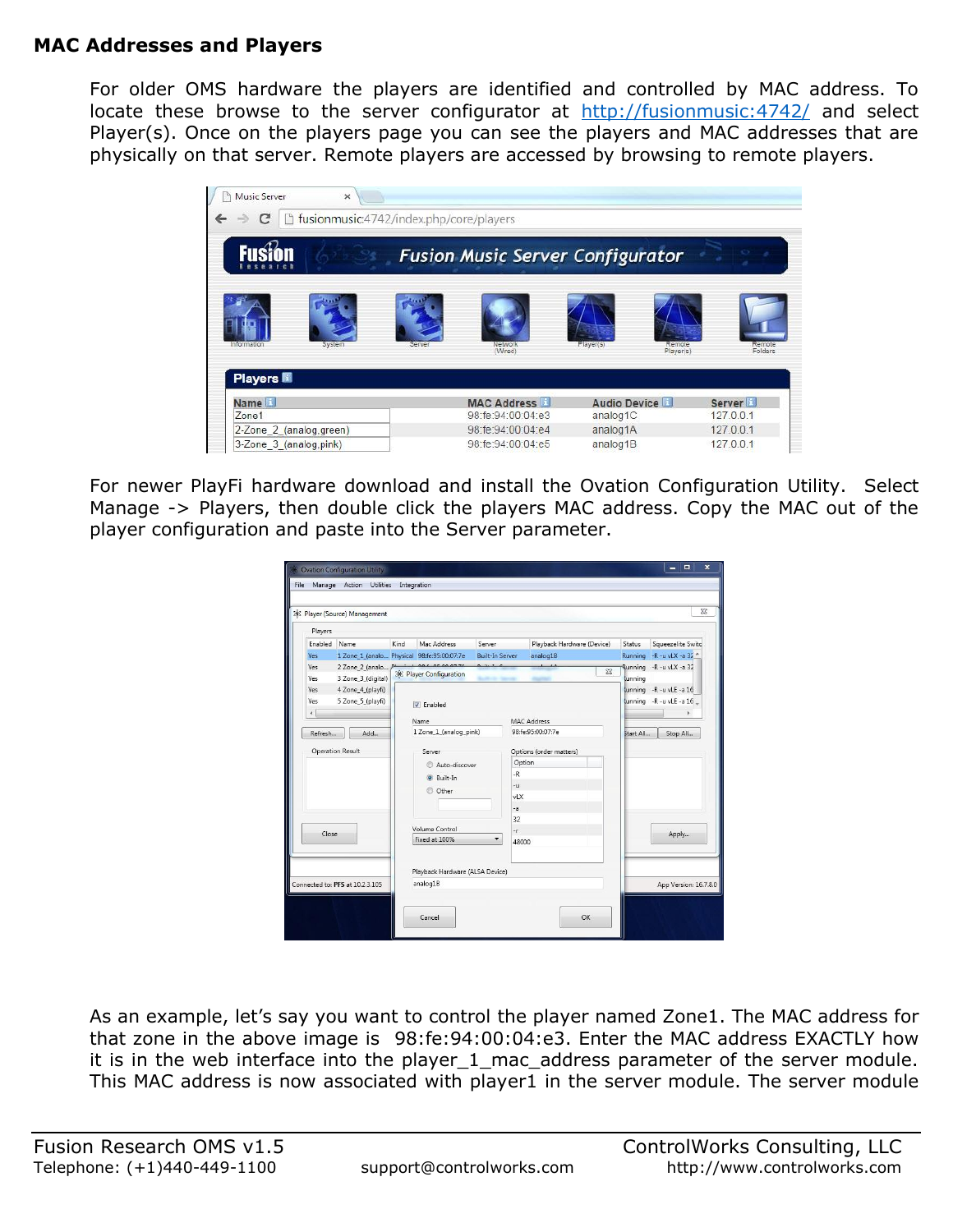will route traffic associated with 98:fe:94:00:04:e3 out the [player1\_responce\$] to get parsed by a player module.

|                                       | [system_unsync_all_players] |
|---------------------------------------|-----------------------------|
| server_ip_address 10.2.0.131          |                             |
| player1_mac_address 98:fe:94:00:04:e3 |                             |
| $\sim$                                |                             |

Next, you will need to insert the player module into your program. This module will control the player at 98:fe:94:00:04:e3. Tie the [player1\_response\$], [player1\_command\$], server\_ip\_address\$, and [player1\_mac\$] to the player module.

| . .<br>. .                           |                                 | fusion_oms_player_v1               |                                         |                                                                                                                 |
|--------------------------------------|---------------------------------|------------------------------------|-----------------------------------------|-----------------------------------------------------------------------------------------------------------------|
| enable                               | enable                          | player_command\$ player1_command\$ |                                         |                                                                                                                 |
| player1_response\$                   | from_server_module\$            |                                    |                                         |                                                                                                                 |
| server_ip_address\$                  | server_ip_from_server_module\$  |                                    |                                         |                                                                                                                 |
| player1_mac\$                        | player_mac_from_server_module\$ |                                    |                                         |                                                                                                                 |
| # ' *!* S-2.1 : fusion_oms_server_v1 |                                 |                                    |                                         | $\begin{array}{c c c c c} \hline \multicolumn{1}{c }{\mathbf{B}} & \multicolumn{1}{c }{\mathbf{X}} \end{array}$ |
|                                      |                                 | fusion_oms_server_v1               |                                         |                                                                                                                 |
| enable                               | enable                          |                                    |                                         |                                                                                                                 |
|                                      |                                 |                                    |                                         |                                                                                                                 |
|                                      |                                 |                                    |                                         |                                                                                                                 |
|                                      |                                 |                                    | server_ip_address\$ server_ip_address\$ |                                                                                                                 |
|                                      |                                 |                                    | [player1_mac\$] player1_mac\$           |                                                                                                                 |
|                                      |                                 | [player2_mac\$]                    |                                         |                                                                                                                 |
|                                      |                                 | [player3_mac\$]                    |                                         |                                                                                                                 |
|                                      |                                 | [player4_mac\$]                    |                                         |                                                                                                                 |
|                                      |                                 | [player5_mac\$]                    |                                         |                                                                                                                 |
| player1_command\$                    | [player1_command\$]             |                                    | [player1_response\$] player1_response\$ |                                                                                                                 |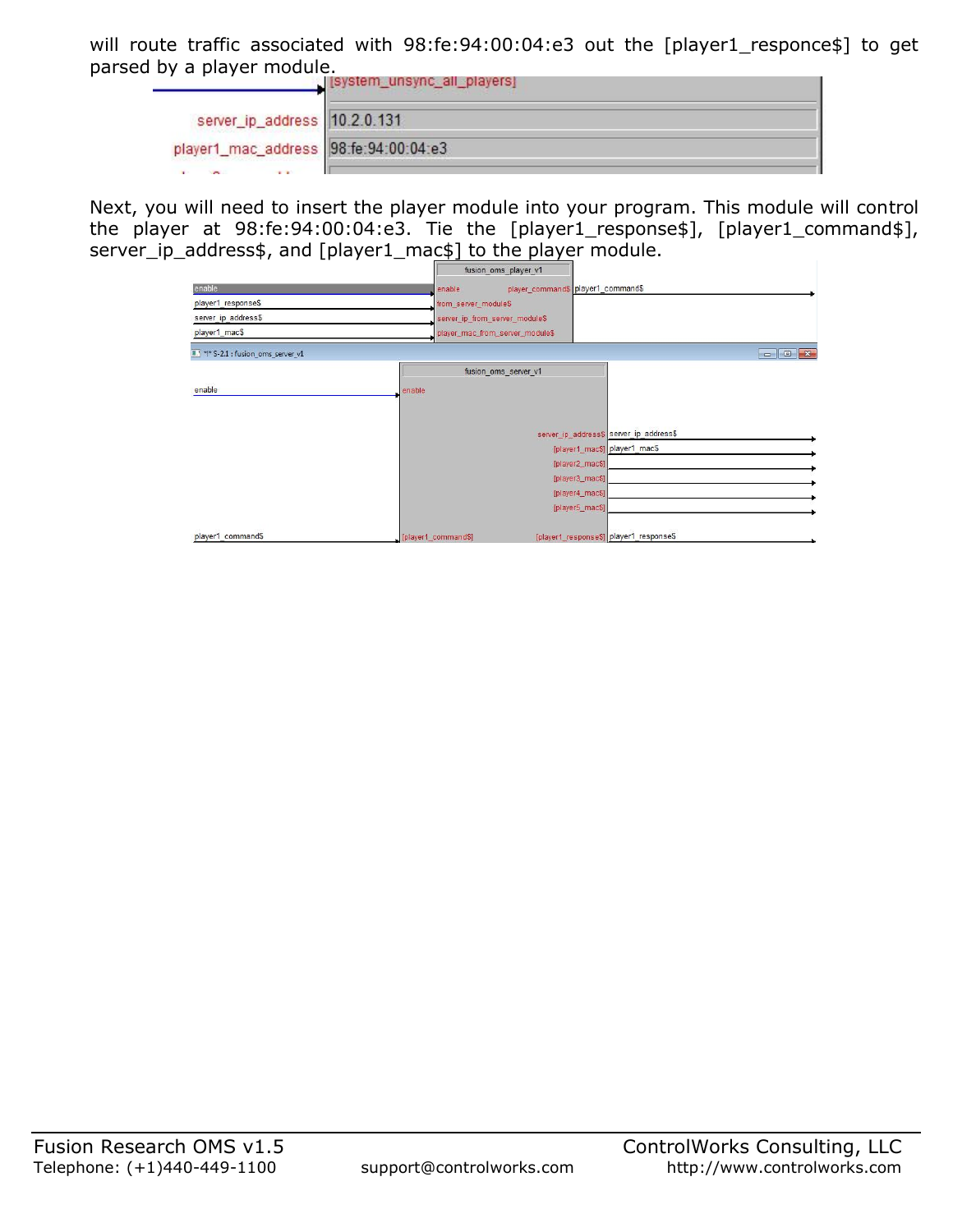### **MAC Addresses and Players – NEW PlayFi Hardware**

Downlaod and install the Ovation Configuration Utility and connect to the

#### **Browse Paths and Shortcuts**

The player module allows you to retrieve the current browse path and directly recall a path or in some cases directly play a station with no need to use the browse context. For example, if you wanted to play a Pandora station without having the user drill down using the browse menu you can simply send a serial sting to the direct path input. A good use case for this is when the only user interface is a CNX-B12 and you want to play a Pandora station. To do this, from SIMPL Debugger or from another UI with the browse menu available, browse to Pandora. Select a station until the browse menu indicates the selected station is playing. Now pulse the [get\_shortcuts\_path] input and a path will output on the [shortcuts\_path\$]. For the first Pandora station the result will be "/app/pandora=0.1.0". Take the [shortcuts\_path\$] result, in this case "/app/pandora=0.1.0", and put this into an SIO. Tie a press from the B12 to the SIO, and the output of the SIO gets tied to the [browse\_direct\_path\$] input. When the B12 button is pressed the SIO will tell the player to play the first Pandora station.

Everything is based on the browse menu. Some items like songs in the library cannot be directly accessed without pressing play now. In this case you are only able to provide a shortcut to the item. The user will still have to press play now on the item they wish to listen to.

#### **API Version**

The module requires the OMS Hardware to at least be running API Version 16.7.1.0. To check this version pulse the system\_get\_version digital input on the server module. The serial output is intended to give you the raw response from the server. If "Unknown function" is returned, please contact Fusion Research to determine the server's version.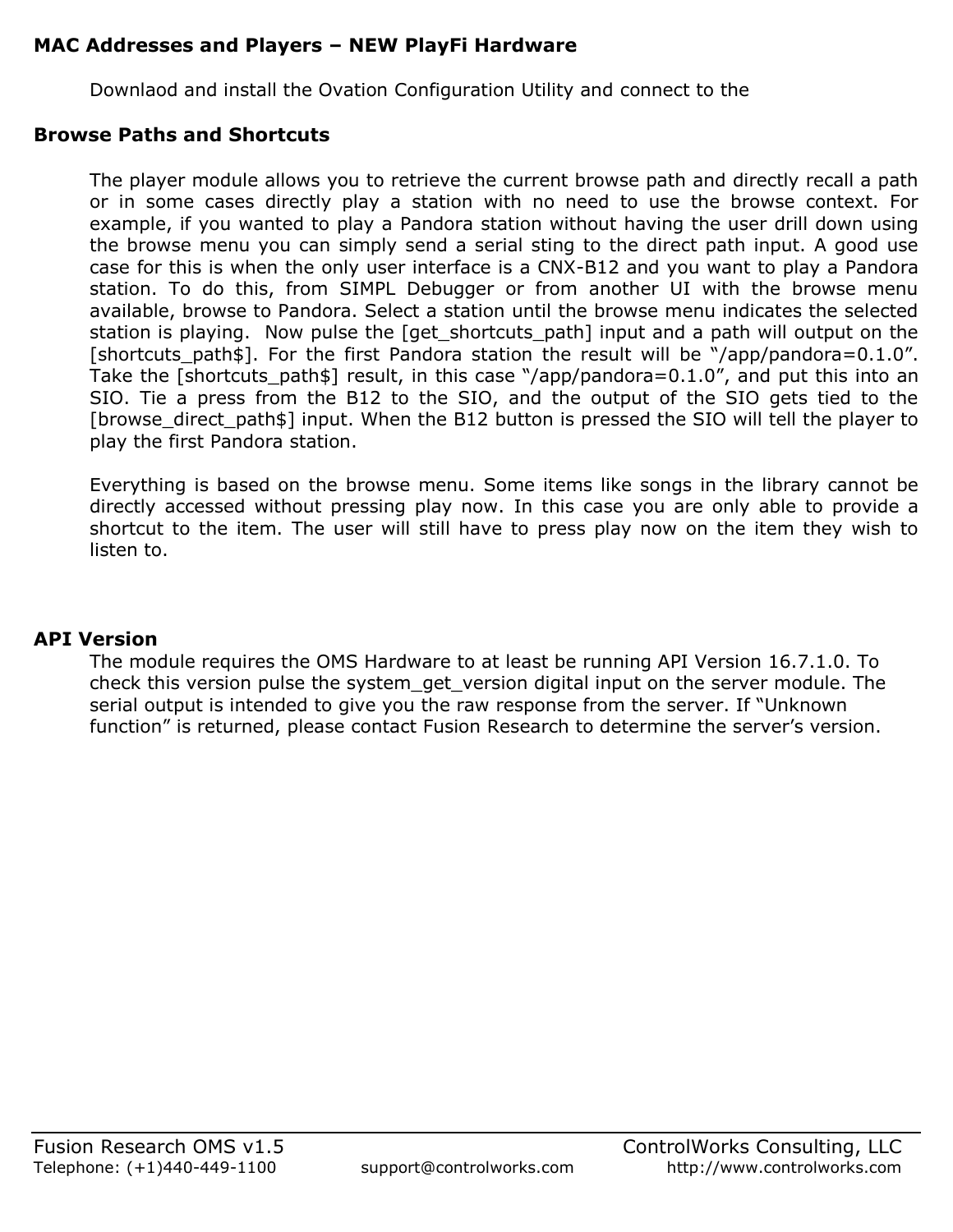# **Signal and Parameter Descriptions**

Bracketed signals such as "[signal\_name]" are optional signals

# **Fusion Server Module**

## **DIGITAL INPUTS**

|                                  | Hold high to enable the module. When held high,          |
|----------------------------------|----------------------------------------------------------|
|                                  | several direct sockets are opened. When this goes low,   |
|                                  | the sockets are disconnected                             |
|                                  | Pulse to turn off all players/streamers connected to the |
|                                  | server                                                   |
| [system_power_cycle_all_players] | Pulse to reboot all players/streamers connected to the   |
|                                  | server                                                   |
|                                  | .Pulse to initiate a full library scan                   |
|                                  |                                                          |
|                                  | .Pulse to sync all connected players/streamers to        |
|                                  | player1                                                  |
|                                  | Pulse to sync all connected players/streamers to         |
|                                  | player <sub>2</sub>                                      |
|                                  | Pulse to sync all connected players/streamers to         |
|                                  | player3                                                  |
|                                  | .Pulse to sync all connected players/streamers to        |
|                                  | player4                                                  |
|                                  | .Pulse to sync all connected players/streamers to        |
|                                  | player4                                                  |
|                                  |                                                          |

| to individual operation |
|-------------------------|
|                         |
| output.                 |

#### **ANALOG INPUTS**

This module does not utilize any analog inputs ..............

#### **SERIAL INPUTS**

[playerx\_command\$]. ................................................Tie from player module player\_command\$

#### **DIGITAL OUTPUTS**

This module does not utilize any digital outputs .............Latched high as long as the programmer is happy.

#### **ANALOG OUTPUTS**

This module does not utilize any analog outputs.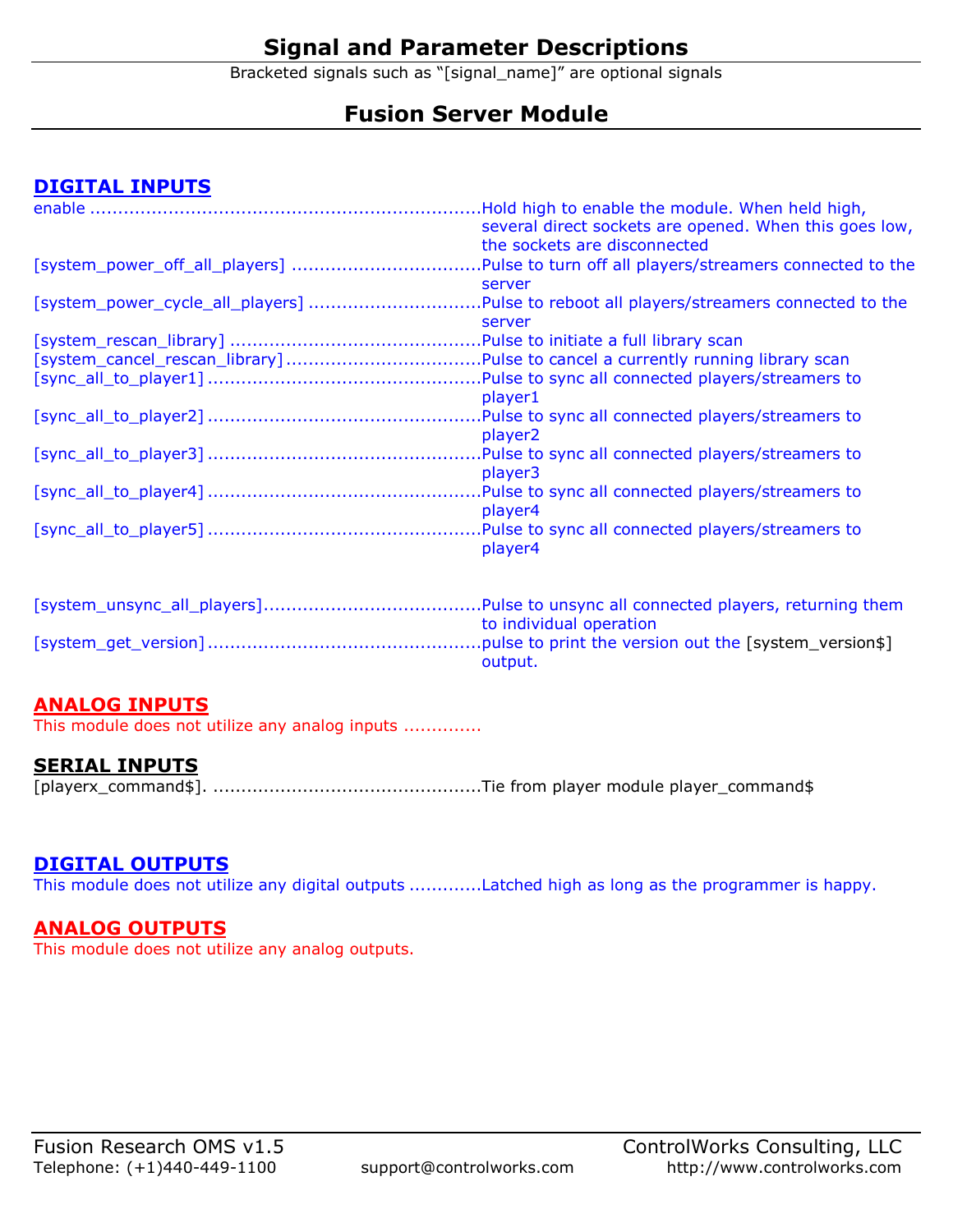# **SERIAL OUTPUTS**

| version response for debugging purposes. Not intended |
|-------------------------------------------------------|
| for display on a touchpanel.                          |

## **PARAMETERS**

| interface |
|-----------|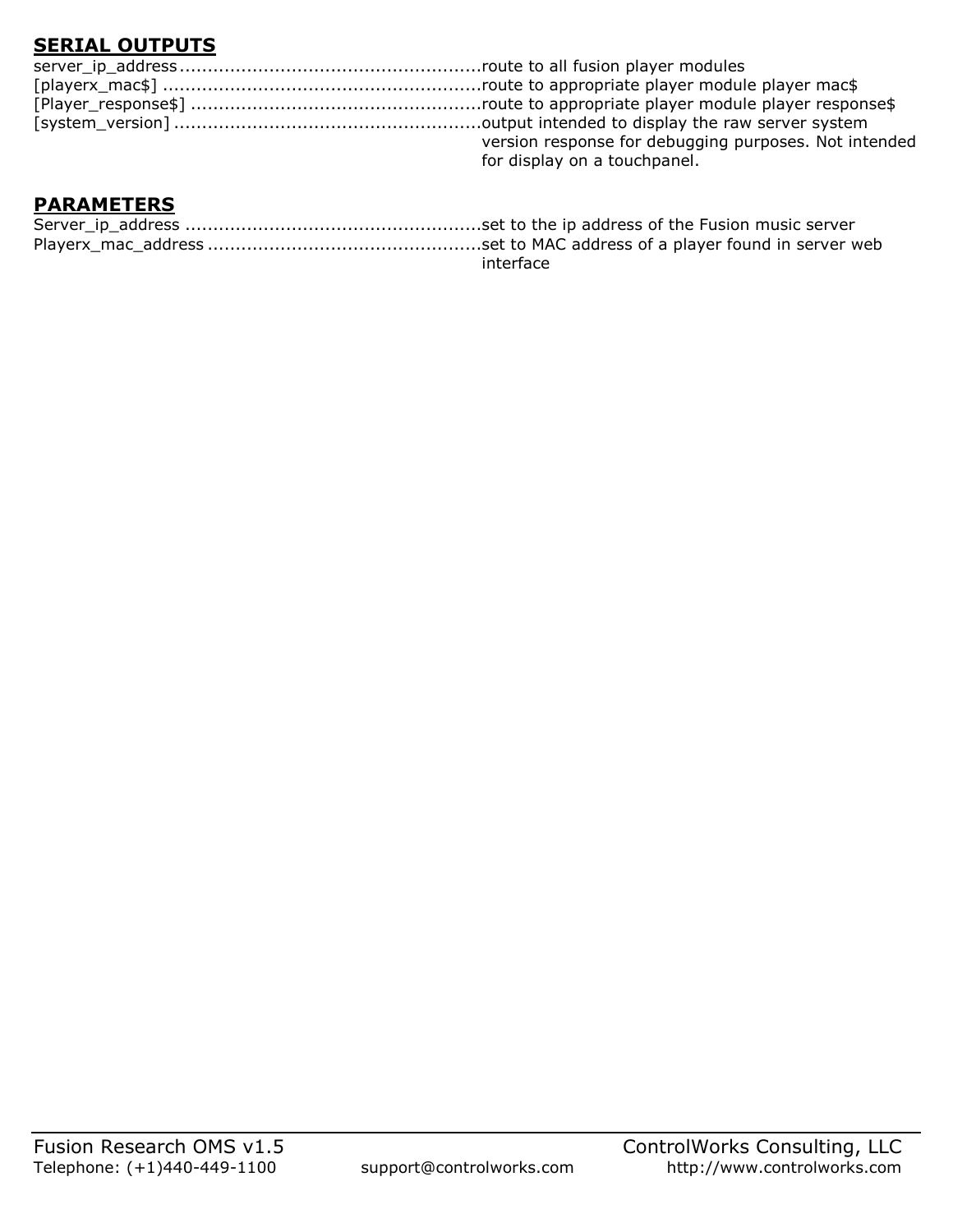# **Signal and Parameter Descriptions**

Bracketed signals such as "[signal\_name]" are optional signals

## **DIGITAL INPUTS**

| [browse_set_page_slider_press] tie to button press of browse slider. |                                                           |
|----------------------------------------------------------------------|-----------------------------------------------------------|
|                                                                      |                                                           |
|                                                                      |                                                           |
|                                                                      |                                                           |
|                                                                      |                                                           |
|                                                                      | pulse to play a particular line now. Only available if    |
|                                                                      | [browse_can_play_nowx] is high                            |
|                                                                      | pulse to add that line to the end of the queue. Only      |
|                                                                      | available when [browse_can_play_addx] is high.            |
|                                                                      | pulse to play that line next in the queue. Only available |
|                                                                      | when [browse_can_play_nextx] is high.                     |
|                                                                      |                                                           |
|                                                                      |                                                           |
|                                                                      |                                                           |
|                                                                      | .pulse to turn off shuffle for the now playing queue.     |
|                                                                      | .pulse to shuffle songs in the now playing queue.         |
|                                                                      | pulse to shuffle albums in the now playing queue.         |
|                                                                      | pulse to thumbs up a song. Only available when            |
|                                                                      | [show_ratings_controls] is high.                          |
|                                                                      | pulse to thumbs down a song. Only available when          |
|                                                                      | [show_ratings_controls] is high.                          |
|                                                                      | pulse to get the shortcut path that you are currently     |
|                                                                      | browsing at out the [shortcut_path\$]                     |

#### **ANALOG INPUTS**

| have on your touch panel                     |
|----------------------------------------------|
|                                              |
|                                              |
| player. Do not ramp this, use an initialize. |

## **SERIAL INPUTS**

program for examples.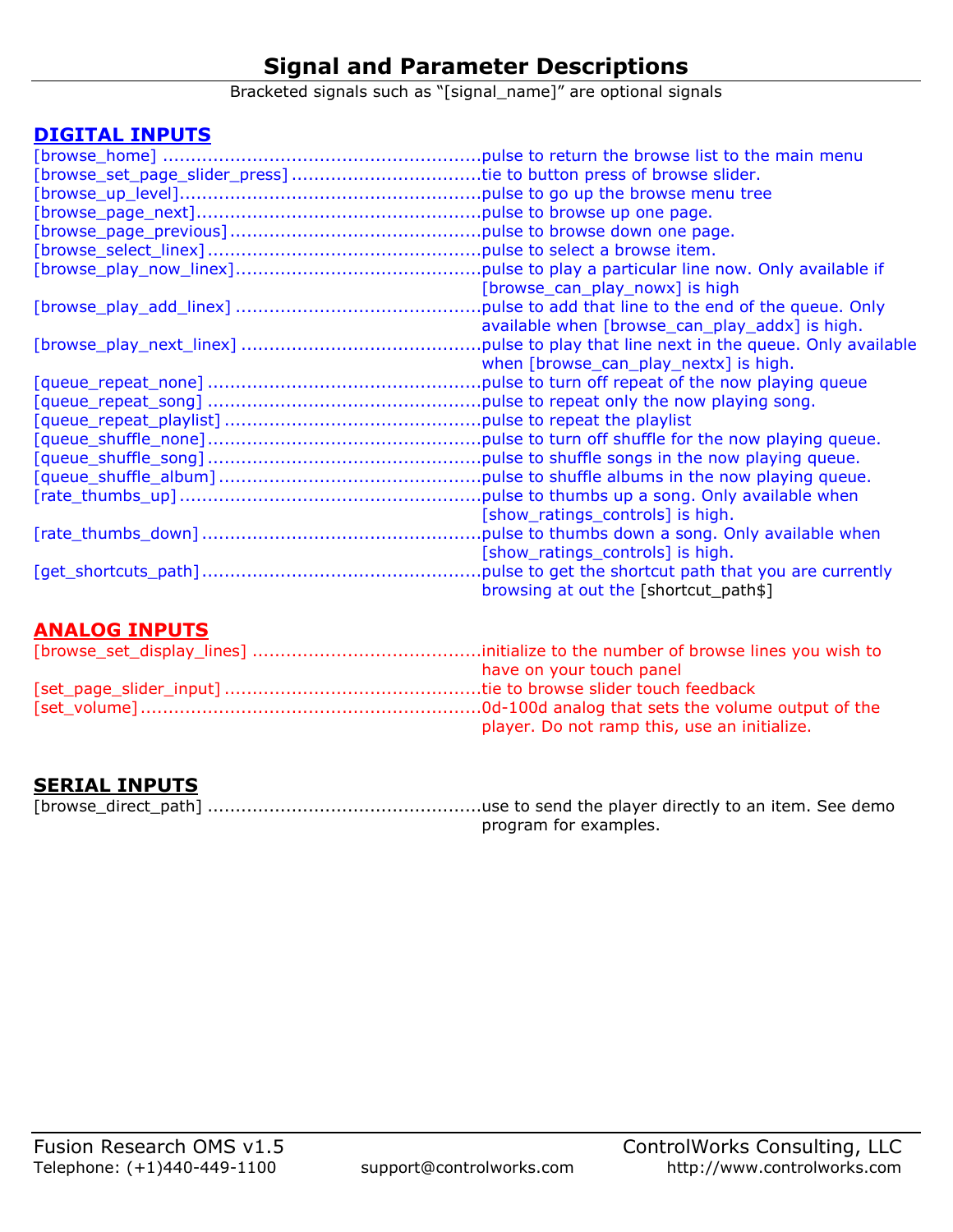# **DIGITAL OUTPUTS**

| P1911IL 9911 919                   |                                                             |
|------------------------------------|-------------------------------------------------------------|
|                                    | tie to slider visibility. Only high when slider can be      |
|                                    | used.                                                       |
| [browse_show_next_page_button]     | tie to next page button visibility. Only high when next     |
|                                    | page is available.                                          |
| [browse_show_previous_page_button] | tie to previous page button visibility. Only high when      |
|                                    | previous page is available.                                 |
|                                    |                                                             |
|                                    | tie to play now visibility. High when that line can play    |
|                                    | and item now.                                               |
|                                    | tie to add to playlist visibility. High when that line can. |
|                                    | be added to the playlist.                                   |
|                                    | tie to play next visibility. High when that line can be     |
|                                    | played next.                                                |
|                                    |                                                             |
|                                    |                                                             |
|                                    | artwork.                                                    |
|                                    |                                                             |
|                                    |                                                             |
|                                    |                                                             |
|                                    |                                                             |
|                                    |                                                             |
|                                    |                                                             |
|                                    | high when the queue is shuffling songs                      |
|                                    |                                                             |
|                                    |                                                             |
|                                    | controls are available.                                     |
|                                    |                                                             |

## **ANALOG OUTPUTS**

## **SERIAL OUTPUTS**

| album art.                                             |
|--------------------------------------------------------|
|                                                        |
| the output sting and copy into an SIO to then use with |
| the player1_browse_path\$ input.                       |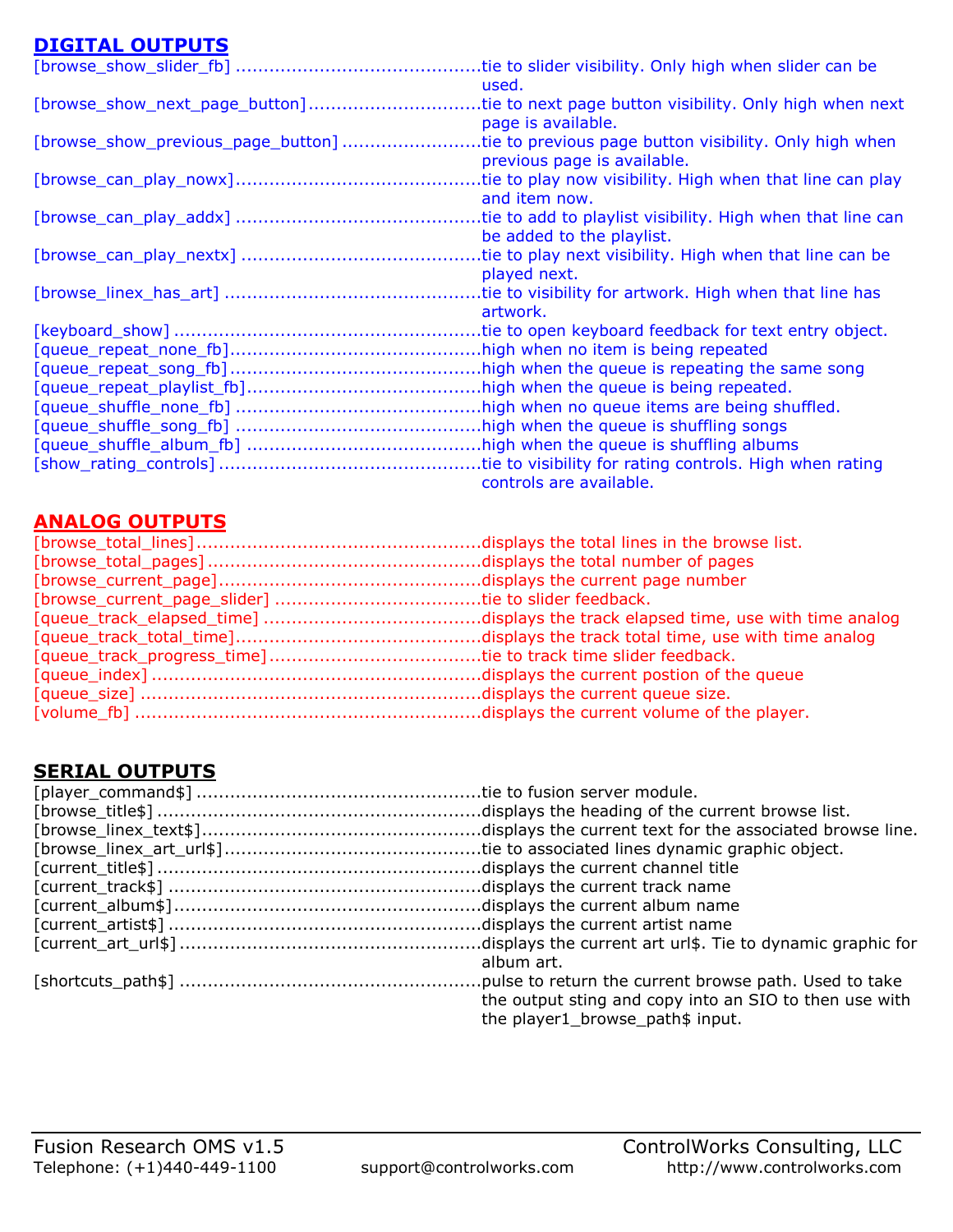This module is supported by ControlWorks Consulting, LLC. Should you need support for this module please email support@controlworks.com or call us at 440-449-1100. ControlWorks normal office hours are 9 AM to 5 PM Eastern, Monday through Friday, excluding holidays.

Before calling for support, please ensure that you have loaded and tested operation using the included demonstration program and touchpanel(s) to ensure that you understand the correct operation of the module. It may be difficult for ControlWorks to provide support until the demonstration program is loaded.

Updates, when available, are automatically distributed via Email notification to the address entered when the module was purchased. In addition, updates may be obtained using your username and password at http://www.thecontrolworks.com/customerlogin.aspx.

# **Distribution Package Contents**

The distribution package for this module should include:

| fusion_oms_server_engine_v1.5.usp SIMPL+ file used within the server module |  |
|-----------------------------------------------------------------------------|--|
| fusion_oms_server_engine_v1.5.ush SIMPL+ header file                        |  |
| fusion_oms_player_engine_v1.5.usp SIMPL+ file used within the player module |  |
| fusion_oms_player_engine_v1.5.ush SIMPL+ header file                        |  |
| fusion_oms_v1.5_xpanel_exe.vtp Demo Smart Graphics xpanel 1280x800          |  |
|                                                                             |  |
|                                                                             |  |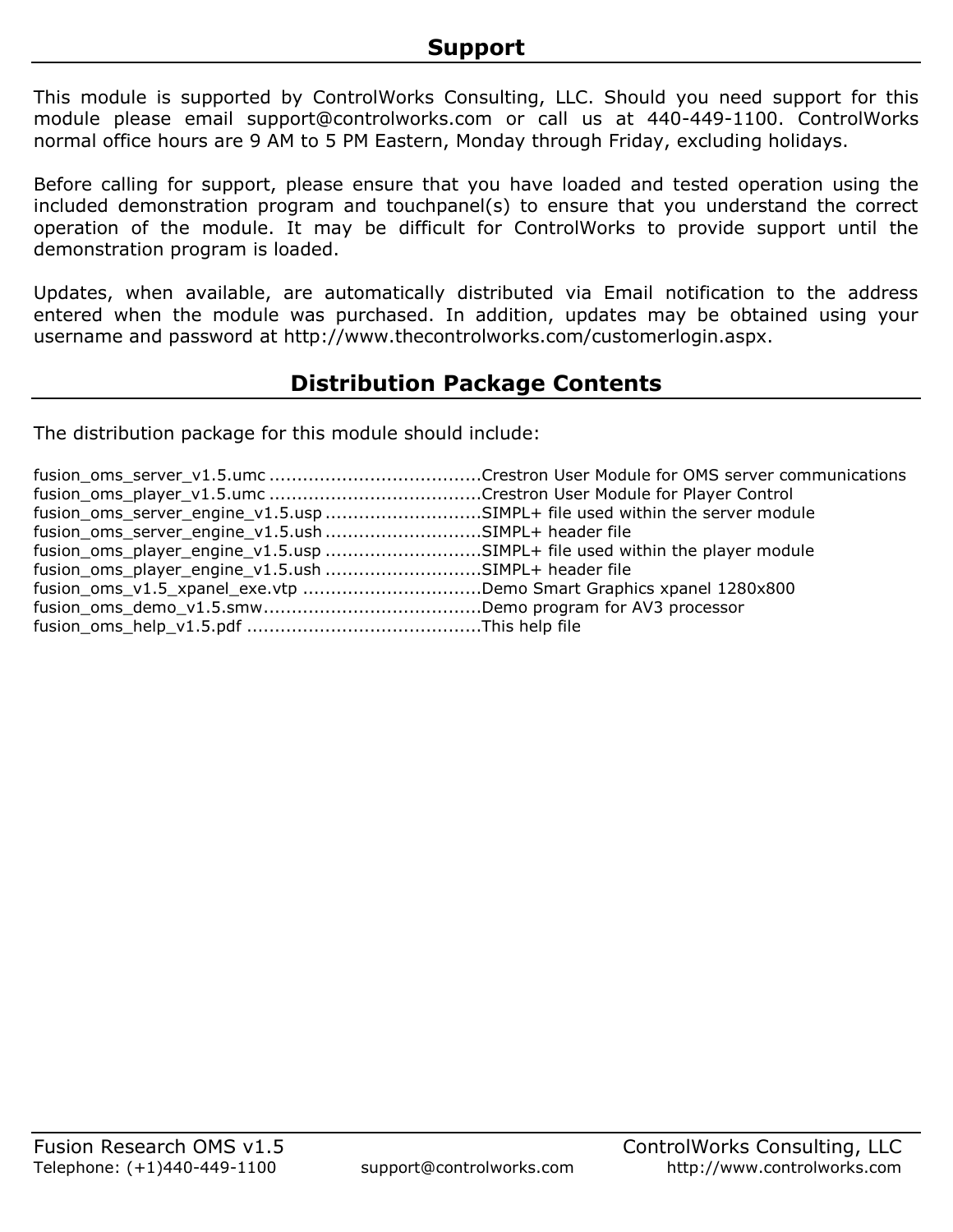- v1 gary@controlworks.com 2014.09.05
	- -initial release
- v1.1 [gary@controlworks.com](mailto:gary@controlworks.com) 2014.09.18
	- -Browse page bug fixes
	- -Debug mode improvements
	- -Fixed issue where volume could get set to 0 at program start
- V1.4 [caleb@controlworks.com](mailto:caleb@controlworks.com)
- -Update for API version 16.7.8.0
- V1.5 [caleb@controlworks.com](mailto:caleb@controlworks.com)

Fixed issue when players other than player 1 would start playing content, they wouldn't update the now playing information.

# **Development Environment**

This module version was developed on the following hardware and software. Different versions of hardware or software may or may not operate properly. If you have questions, please contact us.

| <b>Fusion Hardware</b>        | <b>Software Version</b> |
|-------------------------------|-------------------------|
|                               |                         |
| <b>API Version</b>            | 16.7.15.2               |
| <b>Crestron Hardware</b>      | <b>Firmware Version</b> |
| Crestron AV3                  | v1.009.0050             |
|                               |                         |
| <b>Software</b>               | <b>Software Version</b> |
| <b>Crestron SIMPL Windows</b> | 4.02.49                 |
| Crestron Vision Tools Pro-e   | 5.5.11.01               |
| Crestron Core 3 UI Controls   | 2.02.11.01              |